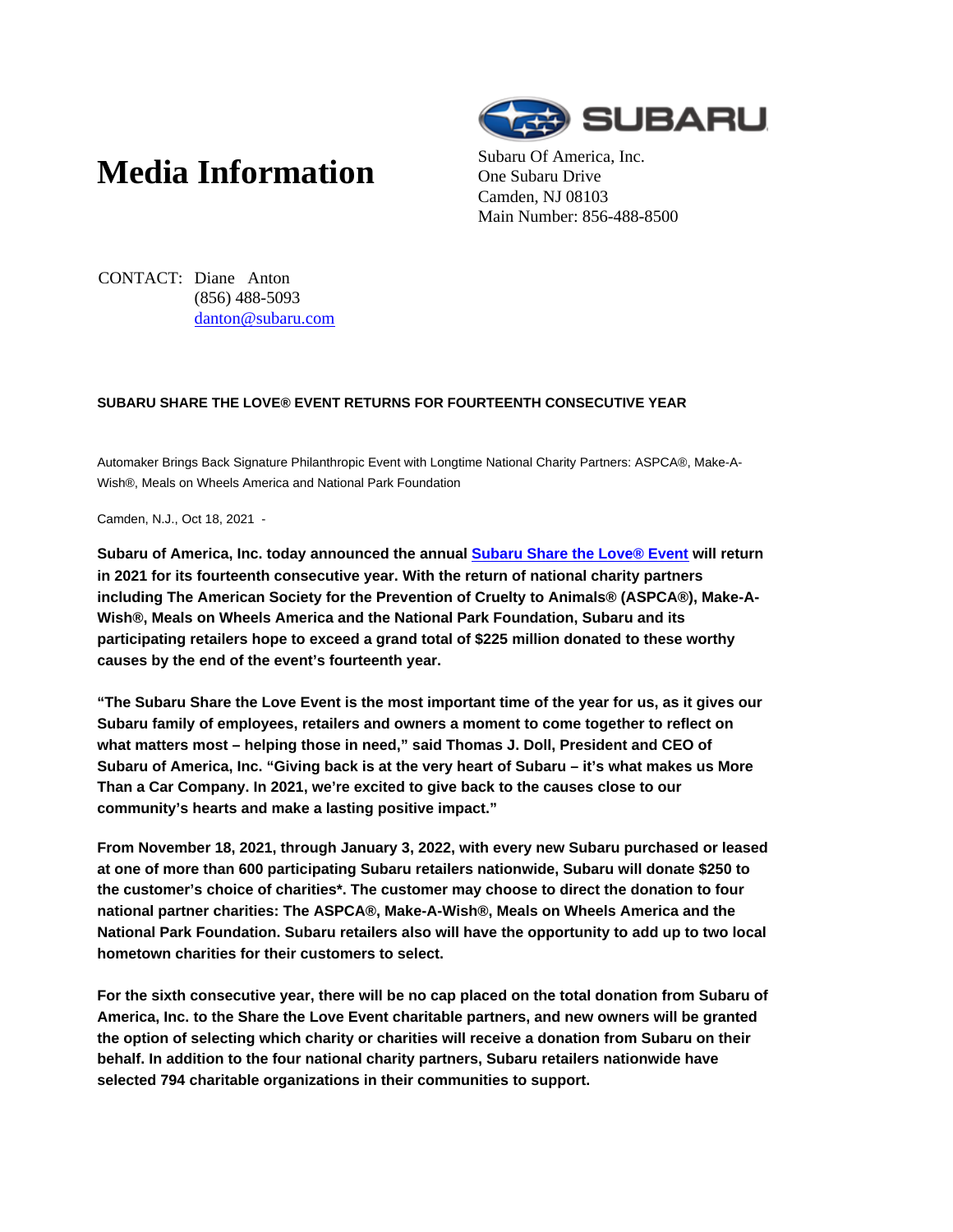**Additionally, more than 300 participating Subaru retailers will donate an additional \$5 to their hometown charitable partners for every routine Subaru vehicle service visit from November 18, 2021 through January 3, 2022, throughout the Subaru Share the Love Event.**

**The Subaru Share the Love Event was launched in 2008, and since that year, Subaru has donated more than \$200 million to more than 1,610 national and local charities.**

- **To learn more, visit: http://www.subaru.com/share**
- **Follow Subaru on Facebook: www.facebook.com/subaruofamerica**
- **Join the conversation: www.twitter.com/subaru\_usa #ShareTheLove**

## **The American Society for the Prevention of Cruelty to Animals® (ASPCA®)**

**Subaru is the largest corporate donor to the ASPCA. A leading voice for animals for over 150 years, the ASPCA® provides lifesaving protection and care to animals in need. Whether it's rescuing animals from abuse and neglect, introducing, and enforcing more humane legislation, or supporting animal shelters across the country, the ASPCA helps animals live better lives. Through the Subaru Share the Love Event, the ASPCA has had a significant impact on the rescue, transport, well-being, and adoption of more than 74,000 animals across the country.**

## **Make-A-Wish®**

**Subaru is the largest automotive donor to Make-A-Wish. Research shows that children who have wishes granted can build the physical and emotional strength they need to fight a critical illness. A wish replaces fear with confidence, sadness with joy, and anxiety with hope. The impact of just one wish has the power to transform the lives of everyone involved and helps wish kids and their families believe in better days ahead. Through the Subaru Share the Love Event, Make-A-Wish® has granted the life-changing wishes of more than 2,700 kids with critical illnesses.**

## **Meals on Wheels America**

**Subaru is the largest automotive donor to Meals on Wheels. Meals on Wheels America provides leadership to local, community-based programs dedicated to fighting hunger and isolation among our nation's homebound seniors. Through the Subaru Share the Love Event, Meals on Wheels has helped deliver more than 2.5 million meals and friendly visits to America's seniors.**

## **National Park Foundation**

**Subaru is the largest corporate donor to the National Park Foundation. The National Park Foundation, in partnership with the National Park Service, works to protect wildlife and park lands, preserve history and culture, educate and engage youth, and connect people everywhere to the wonder of parks. Through the Subaru Share the Love Event, the National Park Foundation is able to increase public awareness and engagement across our National Park System and provide critical funding to programs and projects in more than 400+ national parks.**